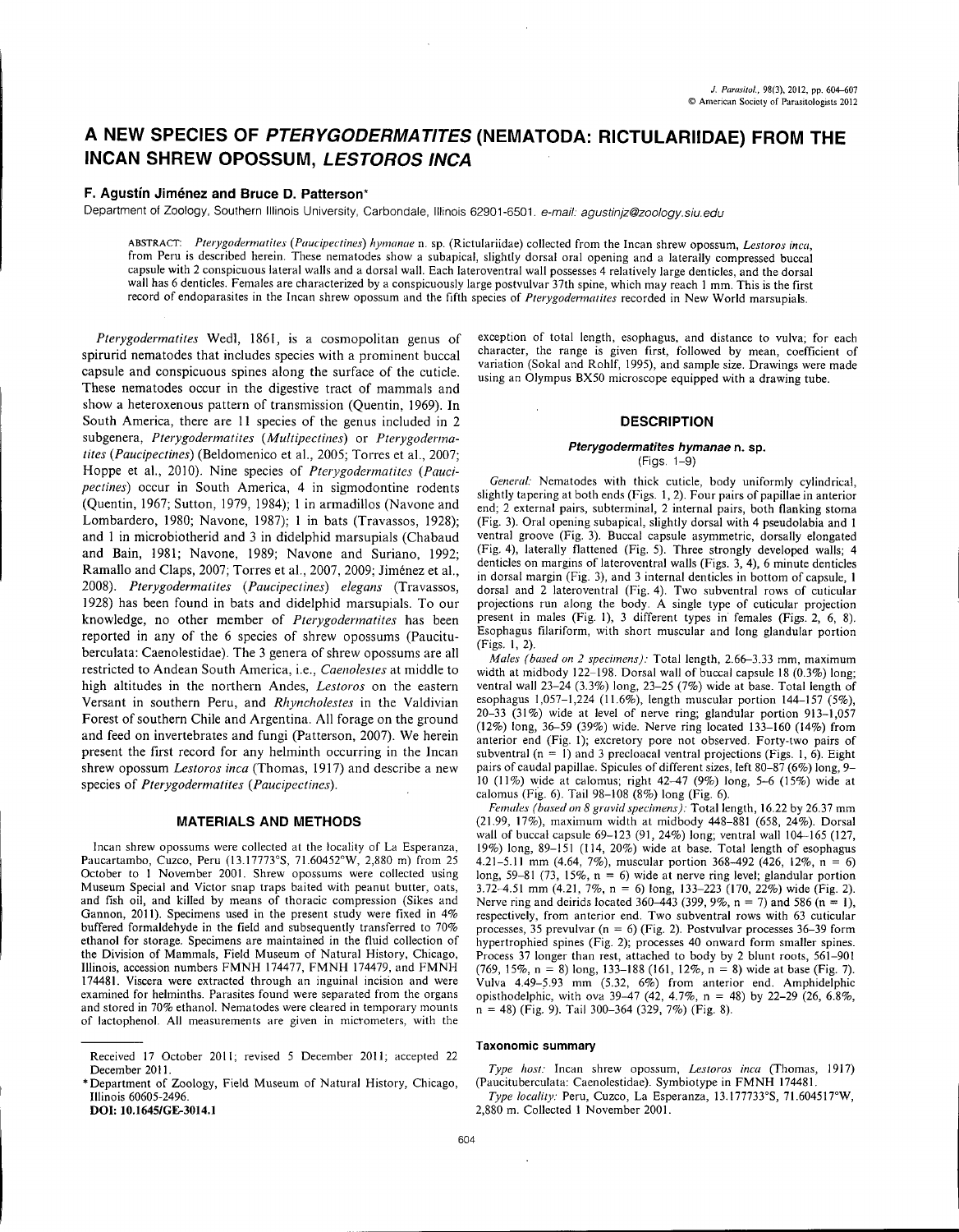

FIGURES 1-6. Pterygodermatites (Paucipectines) hymanae n. sp. (1) Male, whole body; scale bar = 100 μm. (2) Anterior end of female; anterior end is lateral and body turns ventrally in the vulvar region where both rows of cuticular processes are parallel; scale  $bar = 200 \mu m$ . (3) En face view of a female, showing papillae, laterally compressed buccal capsule, and denticles in lateroventral and dorsal walls; scale bar = 50  $\mu$ m. (4) Lateral view of anterior end, showing papmas, increase compressed outcan capsule; scale bar = 100  $\mu$ m. (5) Dorsal view of anterior end; scale bar = 100  $\mu$ m. (6) Tail of male, showing denticles in the bottom of buccal capsule; scale bar = 100  $\mu$ m precloacal formations, spicules, and tail; scale bar = 50  $\mu$ m.

*Prevalence:* Three of 3 shrew opossums (100%); mean intensity: 6.3; range: 2-9.

*Site of infection:* Small intestine.

*Specimens deposited:* Holotype in Museo de Historia Natural, Universidad Nacional Mayor de San Marcos, Lima [MUSM3057), allotype (FMNH-INVI4014), and paratypes (MUSM3058 and 3059 and FMNH-INVI4013,14015-14017).

*Etymology:* The species is named after Dr. Libbie Henrietta Hyman, renowned invertebrate zoologist of the 20th century.

#### **Remarks**

 $\bar{z}$ 

*Pterygodermatites* (Paucipectines) hymanae is unique among all known species of the subgenus from the Neotropics in having a laterally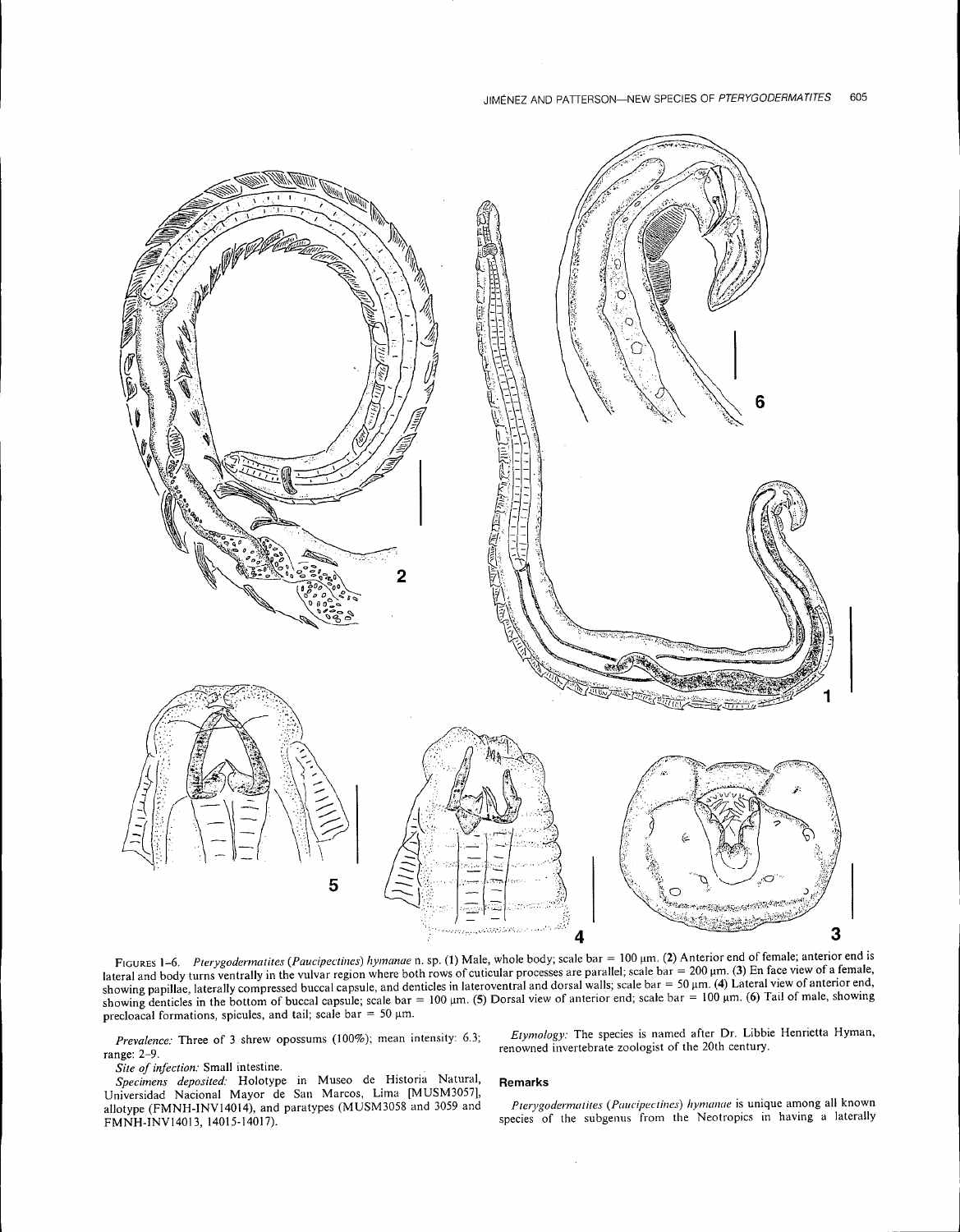

FIGURES 7, 8. *Pterygodermatites (Paucipectines) hymanae* n. sp. Female. (7) Thirty-seventh cuticular process; scale bar =  $200 \mu m$ . (8) Tail; scale  $bar = 300$   $µm$ .

compressed buccal capsule, uniformly cylindrical body, and hypertrophied postvulvar spines. The body of the females of all other species in the subgenus is divided into a thin anterior end and wide posterior half. The posterior half contains the opisthodelphic uterus. The configuration of the buccal capsule of *P. (P.) hymanae* is unique in that there are 4 relatively large denticles in the lateroventral walls of the capsule, and 6 minute denticles in the dorsal wall. Relative to traits found in males, there are 3 unpaired ventral cuticular processes in the tail, of which the most anterior is smaller. Among the 9 described species of the subgenus in South America, only *P. (P.) zygodontomys* (Quentin, 1967) and *P. (P.) elegans* possess 3 caudal processes. *Pterygodermatites (Paucipectines) hymanae* can be distinguished from *P. (P.) zygodontomys* and *P. (P.) elegans* in the size



FIGURE 9. Embryonated egg of *Pterygodermatites (Paucipectines)*  $h$ *ymanae* n. sp.; scale bar = 20  $\mu$ m.

of the anterior ventral caudal process and shape of the body of females. Both *P. (P.) hymanae* and *P. (P.) elegans* show similar size and shape of spicules. All remaining species in *Pterygodermatites (Paucipectines)* show spine-like subventral processes near the vulva; however, none of them shows spines as long as I mm.

The configuration of the laterally compressed buccal capsule of *P. (P.) hymanae* is unique among all other species in the 5 subgenera. The nematode herein described possesses a buccal capsule that appears to be an inverted triangle in face view, with 2 ventral walls and I dorsal wall. Each ventral wall bears 4 well-developed denticles, whereas the dorsal wall has 6 smaller denticles. Known species of *Pterygodennatites* show an oblong buccal capsule in frontal view and bear a crown of minute denticles. Examples of this configuration include species in *Pterygodermatites (Paucipectines)* and *Pterygodermatites (Neopaucipectines),* which possess a similar number of homogeneous denticles. The latter subgenus is diagnosed by the dorsally directed stoma, a trait that is common with the species herein described. However, the different numbers and sizes of peri buccal denticles can be used to separate these taxa. **In** addition to the number of prevulvar cuticular processes, these structures are useful traits to separate these 2 taxa from *Pterygodermatites (Pterygodermatites),* in which peribuccal denticles are notoriously irregular in size. Finally, the peribuccal structures in *Pterygodermatites (Mesopectines)* and *Pterygodermatites (Multipectines)* form apophyses in the ventral side.

The configuration of the buccal capsule, the arrangement of the cephalic papillae, and the sessile caudal papillae in *P. (P.) hymanae* make us suspect it could belong to a unique subgenus. The structures surrounding the stoma are of key relevance in the definition of subgenera in *Pterygodermatites.* However, discrete and measurable characters used in the differentiation of subgenera and species frequently overlap, making species classification difficult (Tkach and Swiderski, 1996). More extensive sampling may reveal species showing similar traits. These could be used to reconstruct the phylogeny of the group, which may enable systematists to select characters that can be used reliably in the definition of the genus and subgenera.

The 5 species of *Pterygodermatites* known to infect marsupials in the New World include *P. (Paucipectines) elegans* in *Marmosa* sp. from Brazil, *P. (P.) hymanae* in *Lestoros inca* from Peru, *Pterygodermatites (P.) jagerskioldi* from *Caluromys philander, Gracilinanus agilis,* and *Graci/inanus* microtarsus from Brazil, *Pterygodermatites* (P.) *kozeki* from *Marmosa* sp. from Colombia, and from *Lestodelphys halli, Didelphis albiventris,*  $Thylamis$  *pusillus*, and *Thylamis pallidior* from Argentina, and Pterygo*dermatites* (P.) *spinicaudatis* in *Dromiciops* gliroides from Argentina.

## **ACKNOWLEDGMENTS**

This work was funded by Faculty Seed grant 414095 of the Southern Illinois University College of Sciences to F.A.J.; the specimens were collected under National Science Foundation grant DEB-987019l to